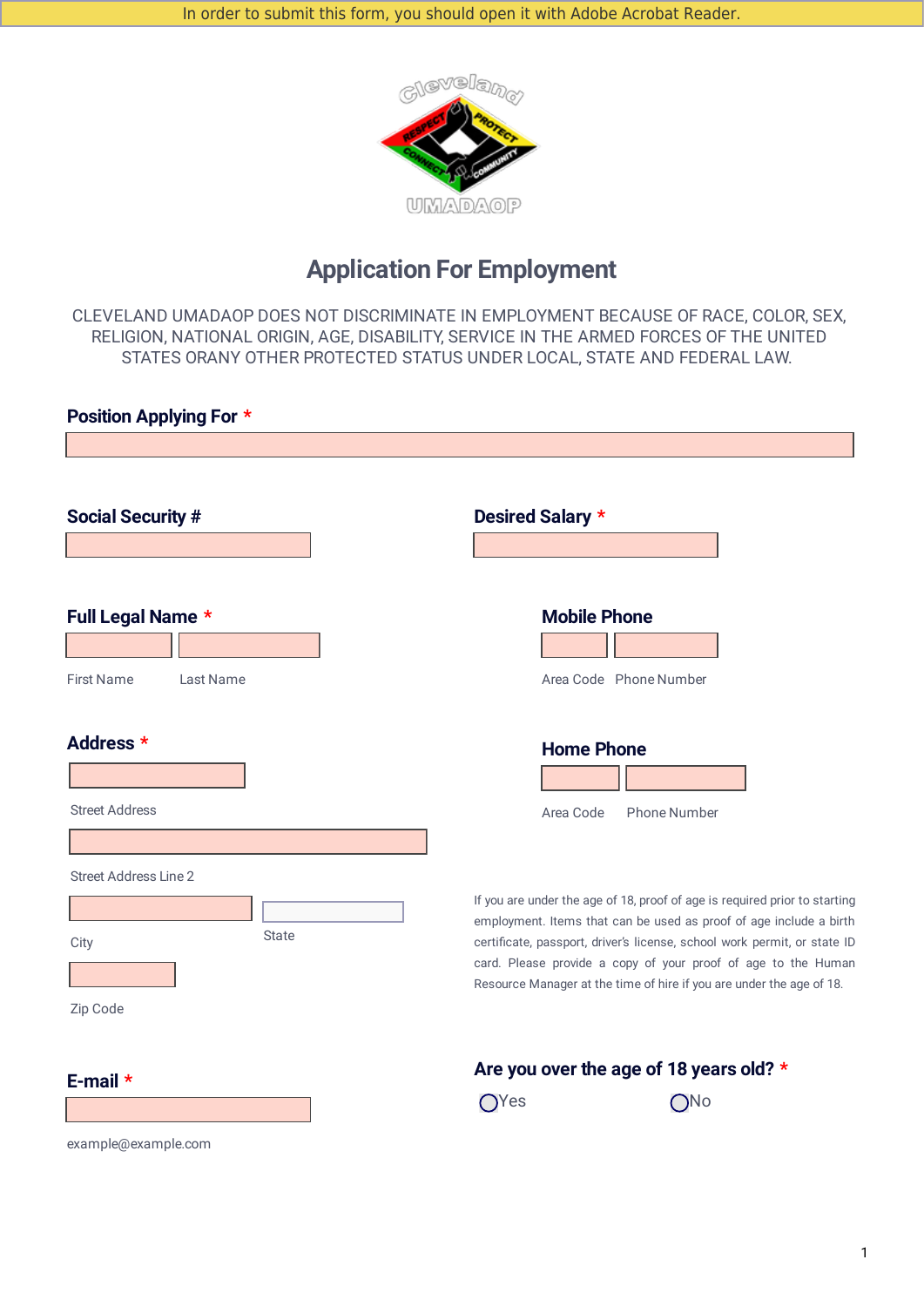# **Education**

| <b>Highest school grade completed:</b>         |     |              |
|------------------------------------------------|-----|--------------|
| 01 02 03 04 05 06 07 08 09 010 011 012         |     |              |
| Do you have a high school equivalency diploma: |     |              |
| OYes                                           | ONo |              |
| Number of years of post High school education: |     |              |
|                                                | O3  | $\bigcirc$ 4 |

**Name and Location of Education/Trade Institution:**

### **1. Name of School**

**City, State**

**Diploma or Degree received**

**Course of Study**

### **Dates attended**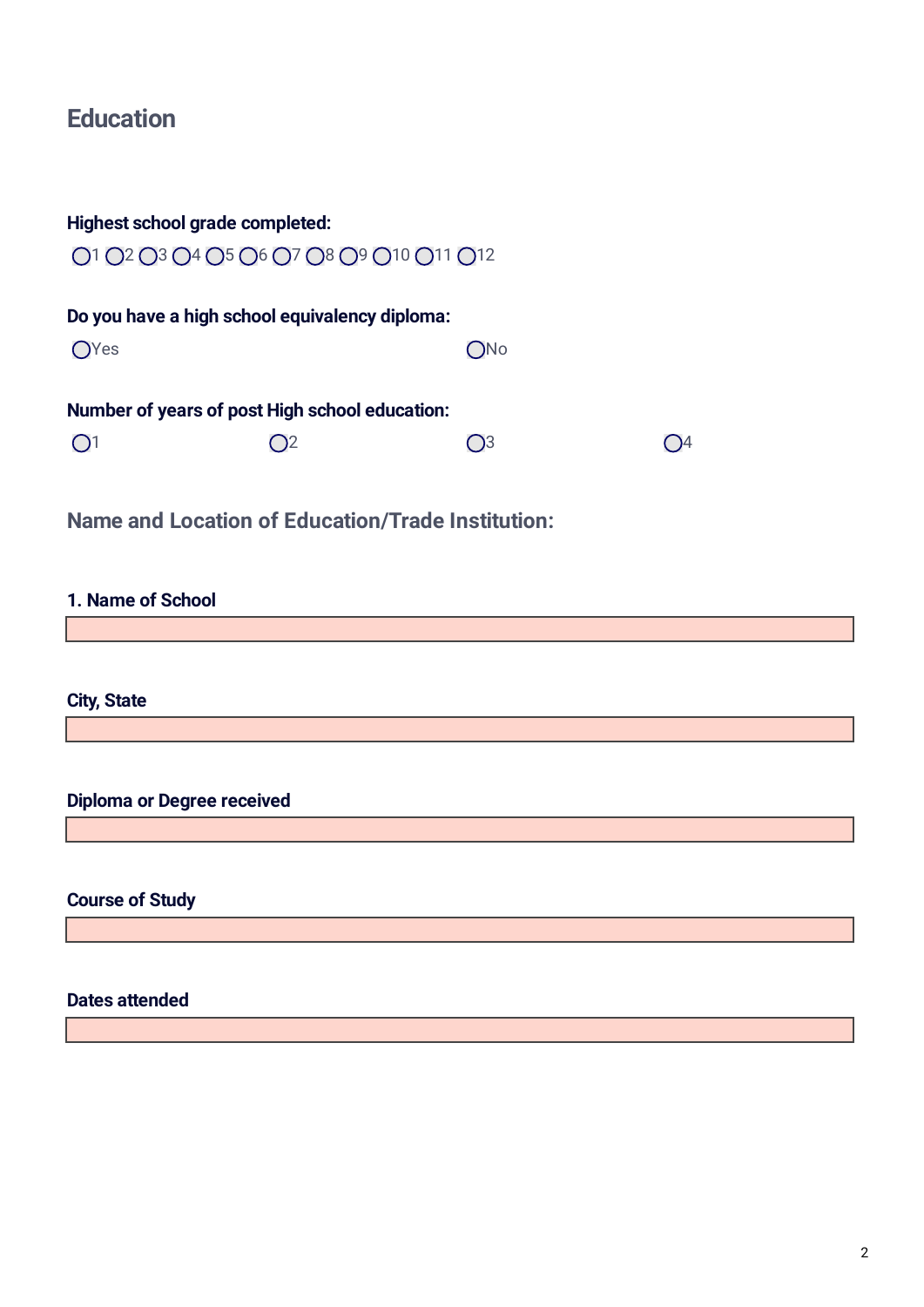## **2. Name of School**

#### **City, State**

## **Diploma or Degree received**

### **Course of Study**

#### **Dates attended**

## **3. Name of School**

### **City, State**

## **Diploma or Degree received**

#### **Course of Study**

#### **Dates attended**

**If you plan to complete or currently enrolled in an educational program , then indicate the degree or program to be completed and completion date.**

the control of the control of the control of the control of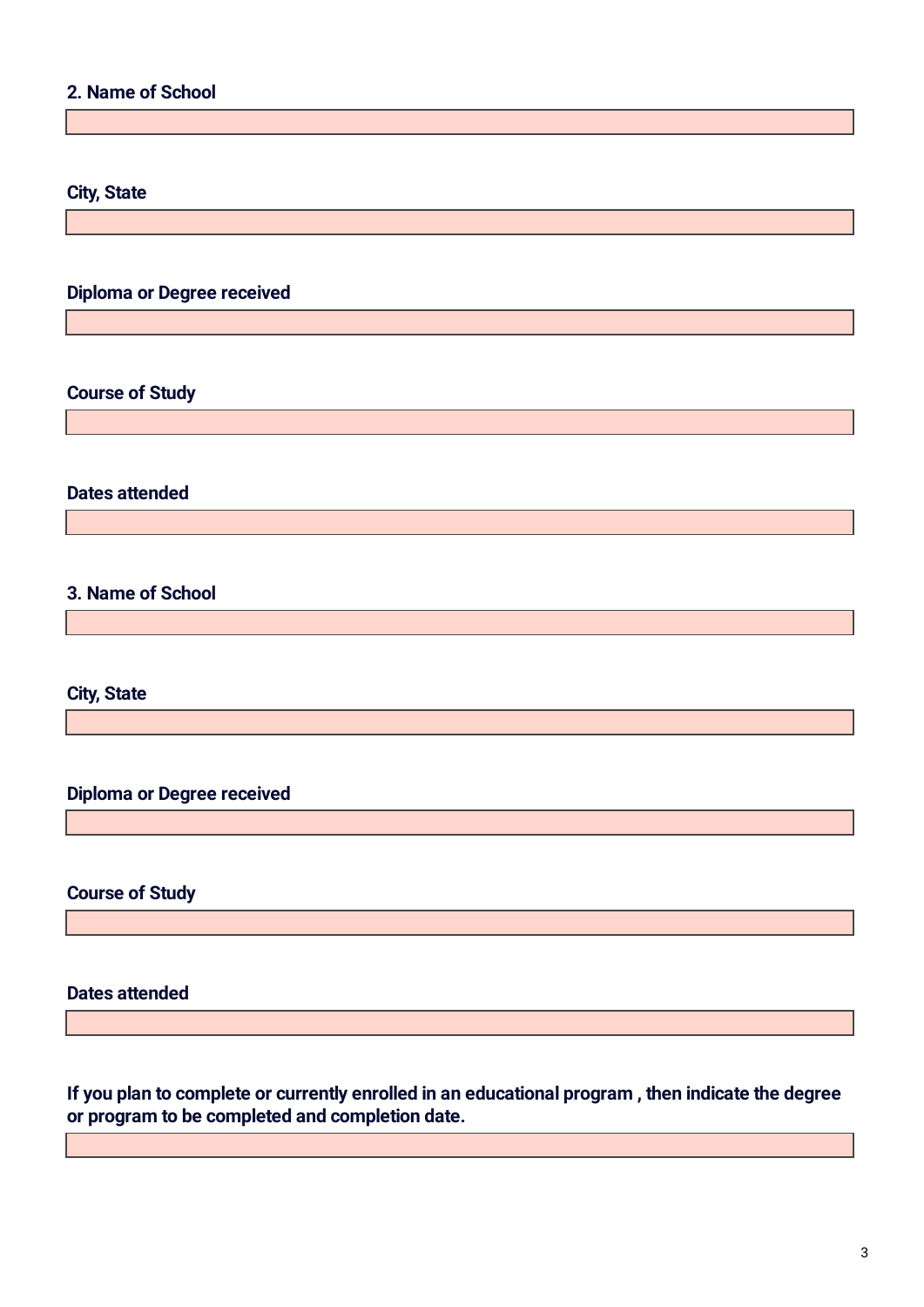# **Work Experience**

Start with the most recent work experience. Describe all traditional, military and voluntary work experience. Describe your knowledge, skills and abilities that demonstrate your qualifications for the position for which you are applying.

## **Employer #1**

| 1. Job Title                 |              | <b>Employer Name</b>             |
|------------------------------|--------------|----------------------------------|
|                              |              |                                  |
|                              |              |                                  |
| <b>Employer Address</b>      |              | <b>Employer Phone Number</b>     |
|                              |              |                                  |
| <b>Street Address</b>        |              | Area Code<br><b>Phone Number</b> |
|                              |              |                                  |
| <b>Street Address Line 2</b> |              | <b>Manager-Supervisor</b>        |
|                              | $\mathbf{v}$ |                                  |
| <b>State</b><br>City         |              |                                  |
|                              |              |                                  |
| Zip Code                     |              |                                  |

### **Reason for leaving**

#### **Job Duties**

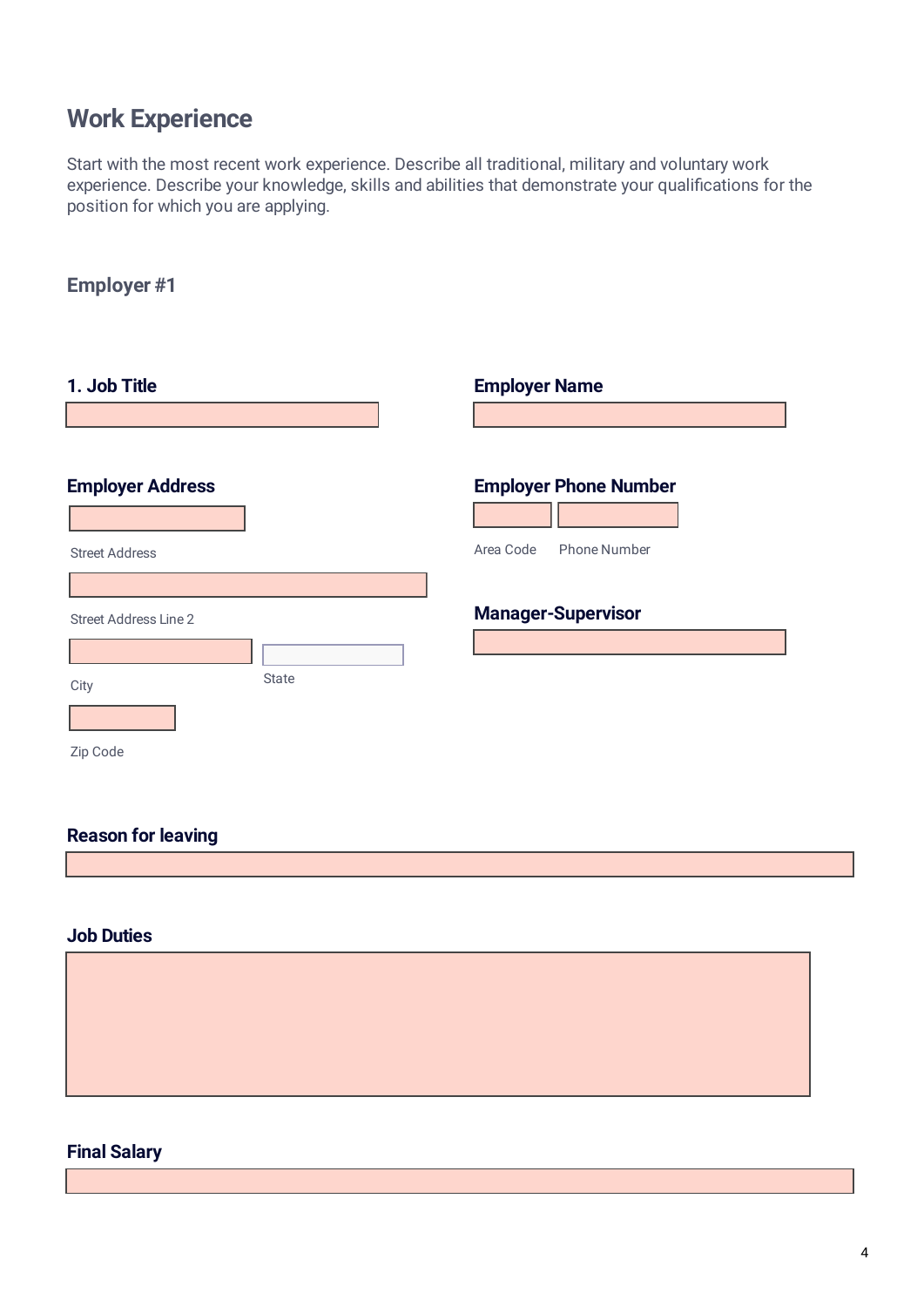## **Employer #2**

### **2. Job Title**

## **Employer Name**

| <b>Employer Address</b>      |              | <b>Employer Phone Number</b>     |
|------------------------------|--------------|----------------------------------|
|                              |              |                                  |
| <b>Street Address</b>        |              | Area Code<br><b>Phone Number</b> |
|                              |              |                                  |
| <b>Street Address Line 2</b> |              | <b>Manager-Supervisor</b>        |
|                              | $\mathbf{r}$ |                                  |
| City                         | <b>State</b> |                                  |
|                              |              |                                  |
| Zip Code                     |              |                                  |

## **Reason for leaving**

#### **Job Duties**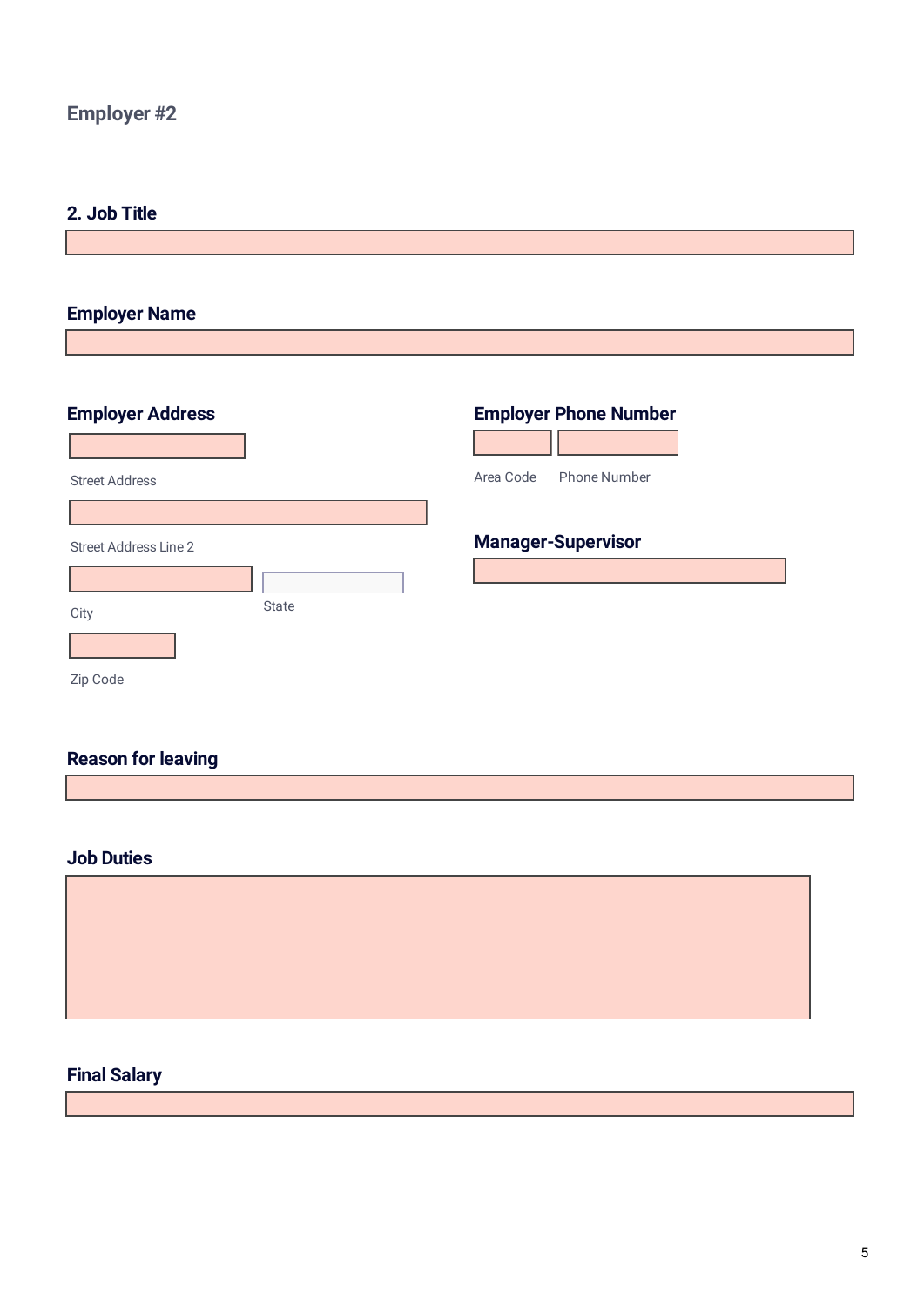## **Employer #3**

## **3. Job Title**

## **Employer Name**

| <b>Employer Address</b> |               |           | <b>Manager-Supervisor</b>    |
|-------------------------|---------------|-----------|------------------------------|
|                         |               |           |                              |
| <b>Street Address</b>   |               |           |                              |
|                         |               |           | <b>Employer Phone Number</b> |
| Street Address Line 2   |               |           |                              |
|                         | $\vert \vert$ | Area Code | <b>Phone Number</b>          |
| City                    | <b>State</b>  |           |                              |
|                         |               |           |                              |
| Zip Code                |               |           |                              |

# **Reason for leaving**

### **Job Duties**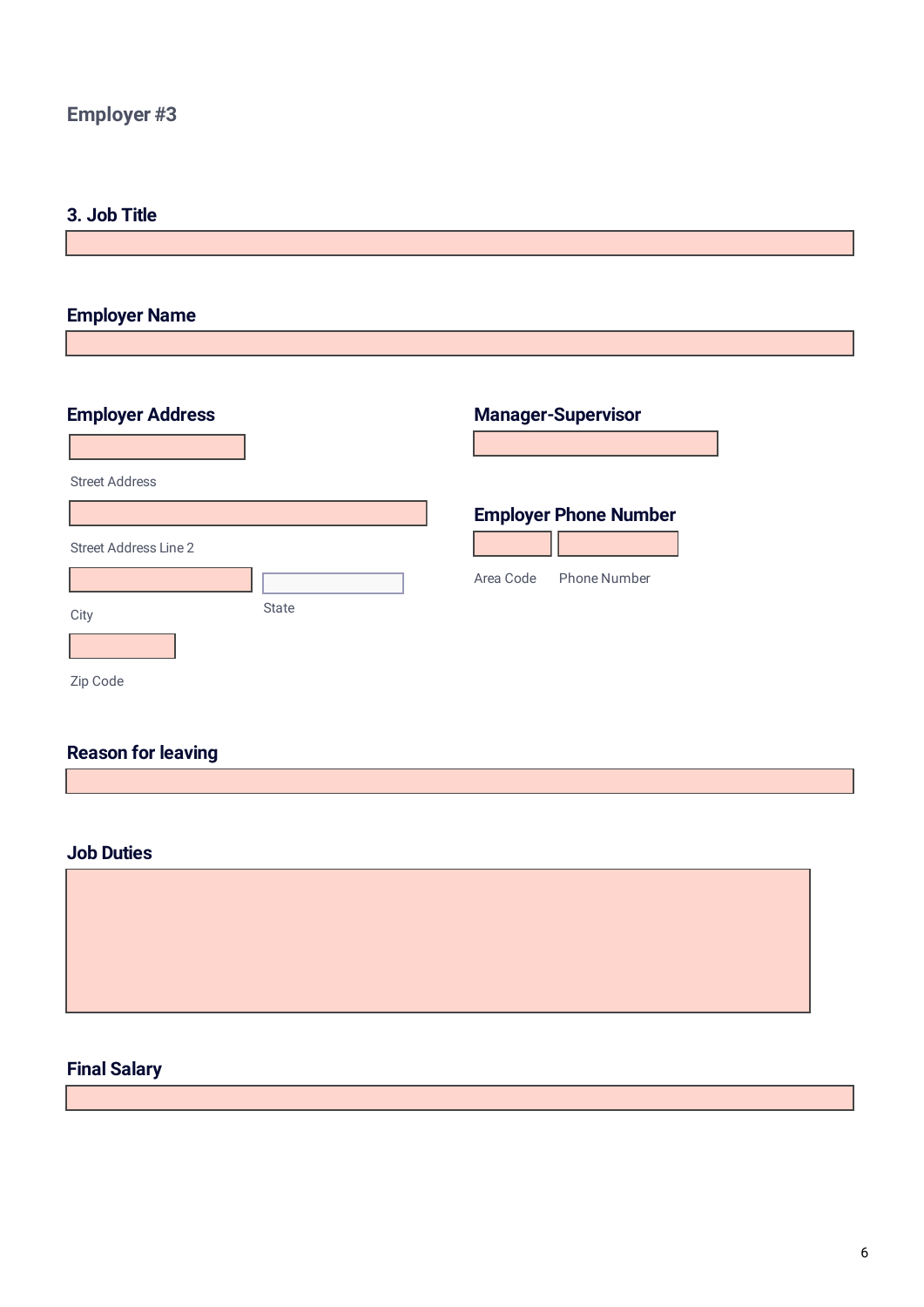## **Employer #4**

## **4. Job Title**

## **Employer Name**

| <b>Employer Address</b> |                      | <b>Employer Phone Number</b>     |
|-------------------------|----------------------|----------------------------------|
|                         |                      |                                  |
| <b>Street Address</b>   |                      | Area Code<br><b>Phone Number</b> |
|                         |                      |                                  |
| Street Address Line 2   |                      | <b>Manager-Supervisor</b>        |
|                         | $\blacktriangledown$ |                                  |
| City                    | <b>State</b>         |                                  |
|                         |                      |                                  |
| Zip Code                |                      |                                  |

# **Reason for leaving**

### **Job Duties**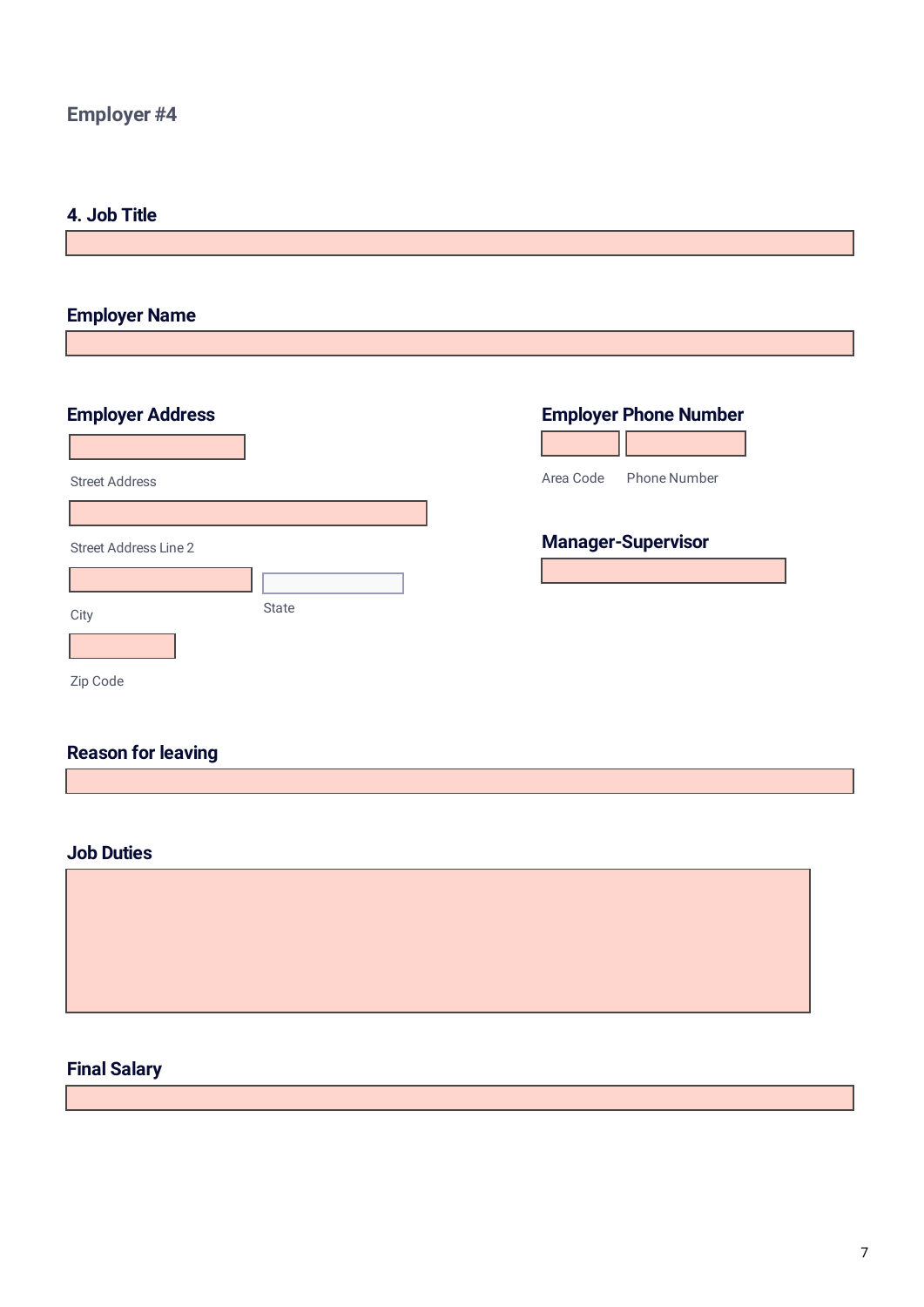**Job Skills: Use the following space to provide any additional information that you think would be helpful in our evaluation of your job application. This can include specialized training, seminars, workshops, accreditations, special achievements or valuable skills.**

**Licenses Held:** (including drivers) or certifications to practice a trade or profession.

| <b>License Number:</b><br>2. License Type:<br><b>Granted by (licensing board):</b><br><b>License Number:</b><br>3. License Type:<br><b>Granted by (licensing board):</b><br>4. License Type:<br><b>License Number:</b><br><b>Granted by (licensing board):</b> | 1. License Type:<br><b>Granted by (licensing board):</b> | <b>License Number:</b> |
|----------------------------------------------------------------------------------------------------------------------------------------------------------------------------------------------------------------------------------------------------------------|----------------------------------------------------------|------------------------|
|                                                                                                                                                                                                                                                                |                                                          |                        |
|                                                                                                                                                                                                                                                                |                                                          |                        |
|                                                                                                                                                                                                                                                                |                                                          |                        |
|                                                                                                                                                                                                                                                                |                                                          |                        |
|                                                                                                                                                                                                                                                                |                                                          |                        |
|                                                                                                                                                                                                                                                                |                                                          |                        |
|                                                                                                                                                                                                                                                                |                                                          |                        |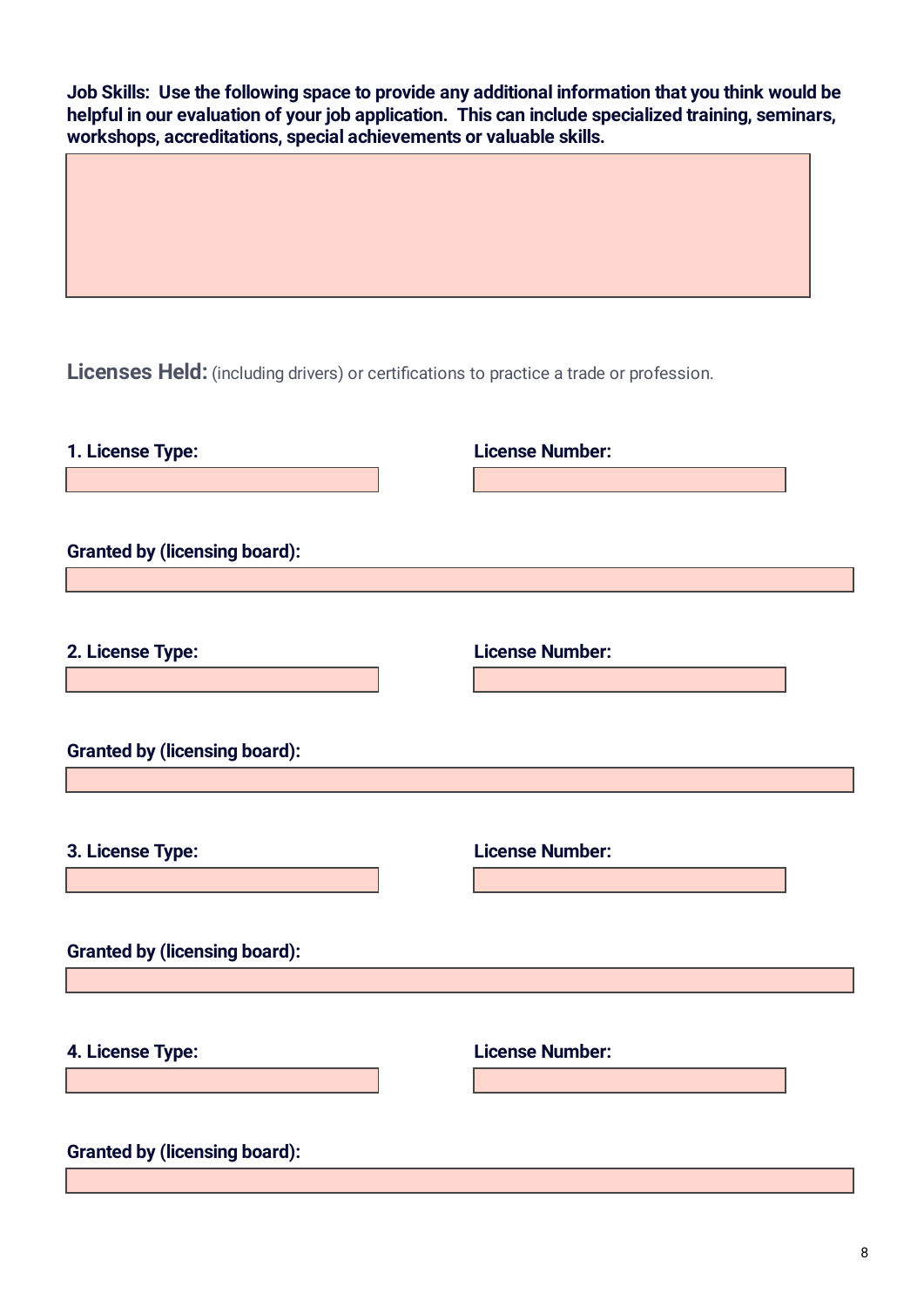## **PERSONAL REFERENCES**

List the full name, address, phone number and relationships of up to three persons that you'd like to use as a reference:.

| <b>Full Name</b>             |           |                       |                                  |
|------------------------------|-----------|-----------------------|----------------------------------|
|                              |           |                       |                                  |
| <b>First Name</b>            | Last Name |                       |                                  |
|                              |           |                       |                                  |
| <b>Address</b>               |           |                       | <b>Phone Number</b>              |
|                              |           |                       |                                  |
| <b>Street Address</b>        |           |                       | <b>Phone Number</b><br>Area Code |
|                              |           |                       |                                  |
| <b>Street Address Line 2</b> |           |                       | Relationship                     |
|                              |           | $\blacktriangleright$ |                                  |
| City                         | State     |                       |                                  |
|                              |           |                       |                                  |
| Zip Code                     |           |                       |                                  |
| <b>Full Name</b>             |           |                       |                                  |
| <b>First Name</b>            | Last Name |                       |                                  |
| Address *                    |           |                       | Phone Number *                   |
|                              |           |                       |                                  |
| <b>Street Address</b>        |           |                       | Area Code<br>Phone Number        |
|                              |           |                       |                                  |
| Street Address Line 2        |           |                       | <b>Relationship</b>              |
|                              |           | $\boxed{\mathbf{r}}$  |                                  |
| City                         | State     |                       |                                  |
|                              |           |                       |                                  |
| Zip Code                     |           |                       |                                  |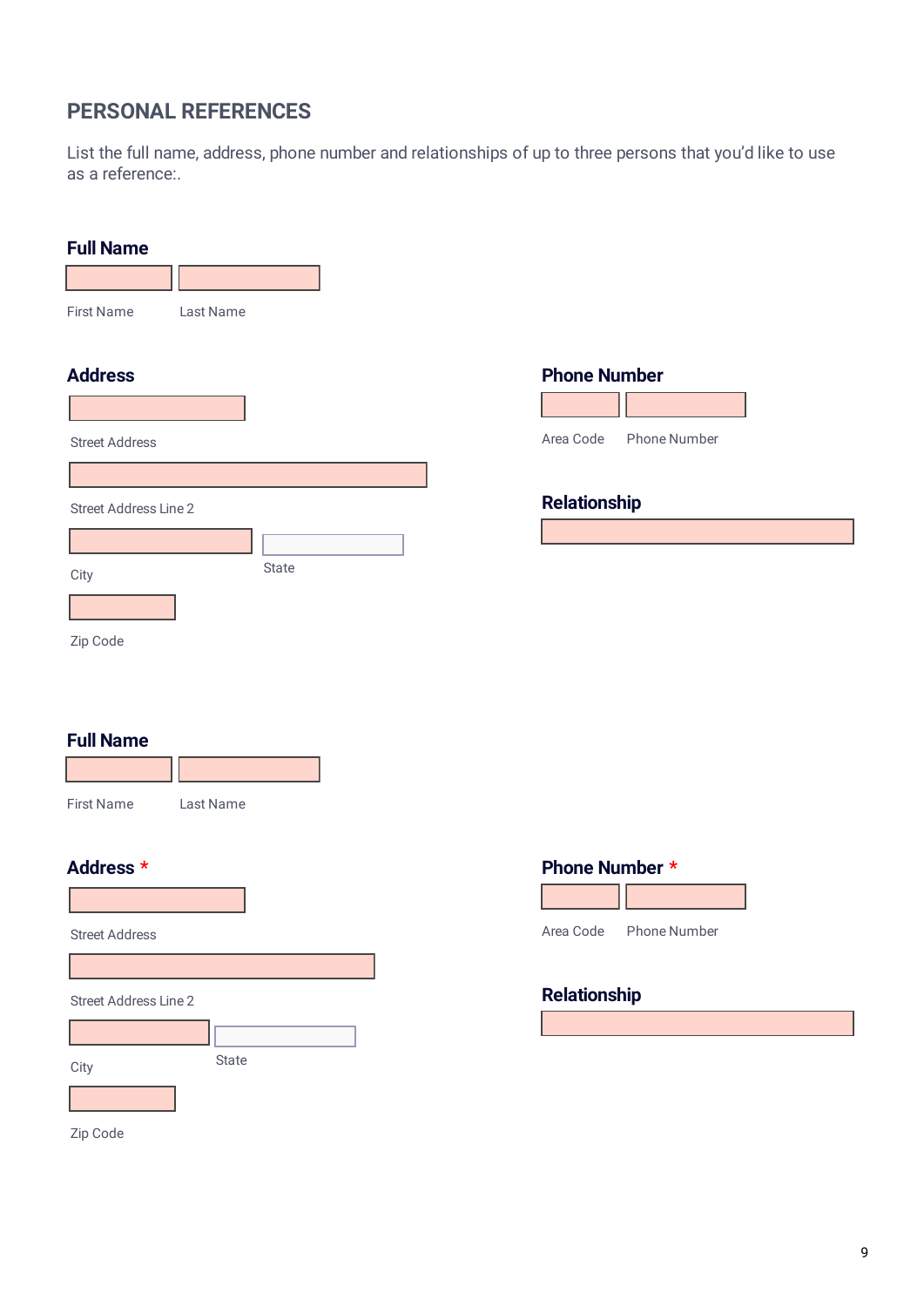### **Full Name \***

| <b>First Name</b>     | Last Name |       |                      |                     |              |
|-----------------------|-----------|-------|----------------------|---------------------|--------------|
| <b>Address</b>        |           |       |                      | <b>Phone Number</b> |              |
| <b>Street Address</b> |           |       |                      | Area Code           | Phone Number |
| Street Address Line 2 |           |       |                      | <b>Relationship</b> |              |
| City                  |           | State | $\blacktriangledown$ |                     |              |
| Zip Code              |           |       |                      |                     |              |
|                       |           |       |                      |                     |              |
|                       |           |       |                      |                     |              |

# **Miscellaneous Information**

| Which shifts are you willing to accept:     |                                             |              |                            |                 |  |  |  |
|---------------------------------------------|---------------------------------------------|--------------|----------------------------|-----------------|--|--|--|
| $\Box$ Day                                  | $\Box$ Evening                              | $\Box$ Night | $\Box$ Rotating            | $\Box$ Weekends |  |  |  |
| $\Box$                                      |                                             |              |                            |                 |  |  |  |
|                                             |                                             |              |                            |                 |  |  |  |
|                                             |                                             |              |                            |                 |  |  |  |
|                                             | Which job status are you willing to accept: |              | Are you willing to travel: |                 |  |  |  |
| $\Box$ Full-time                            | $\Box$ Part-time                            | $\Box$ Yes   |                            | $\Box$ No       |  |  |  |
|                                             |                                             |              |                            |                 |  |  |  |
|                                             |                                             |              |                            |                 |  |  |  |
| Please indicate your geographic preference: |                                             |              |                            |                 |  |  |  |
|                                             |                                             |              |                            |                 |  |  |  |
|                                             |                                             |              |                            |                 |  |  |  |
|                                             |                                             |              |                            |                 |  |  |  |

## **Are you willing to travel:**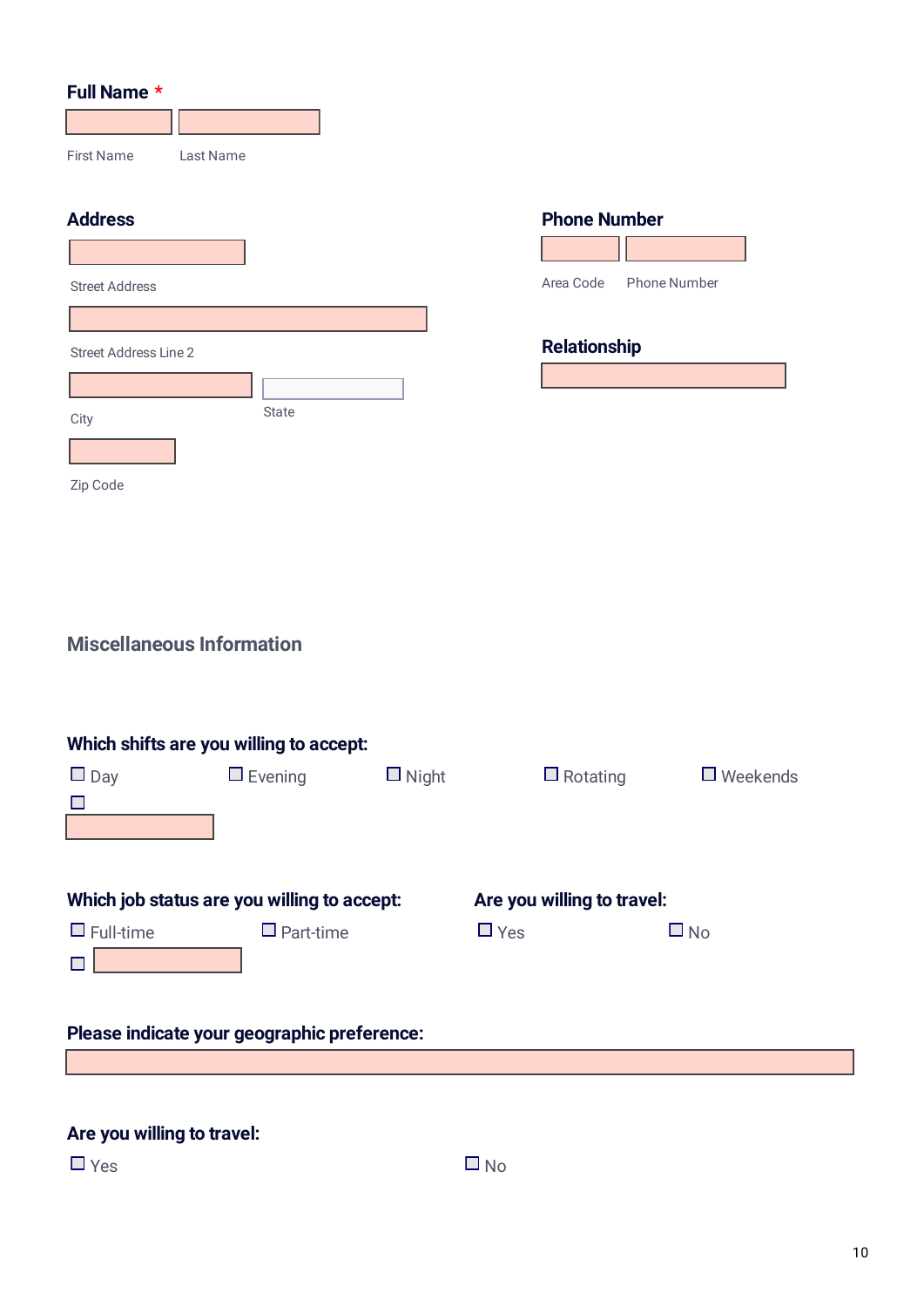## **Compliance**

Click to Please note that under the Immigration Reform and Control Act of 1986, that you may be required to fill out a certification verifying that you are eligible to be employed and verifying your identity. You may also be will be required to provide documentation that you should you be employed.

### **Compliance with the Immigration Reform and Control Act requiresthat you are you legally eligible for employment in the United States?**

 $Yes$   $\Box$  No

**Veteran Status**

**1. Provided more than 180 consecutive days of full time active duty in the armed forces of the United States or reserve components, including more than the National Guard?, or 2. Have a military service disability rating xed by the United States Veterans Affairs?**

Yes and the contract of the contract of  $\bigcirc$  No

**If yes, did you serve during the Vietnam Conict (2/28/1961 - 3/7/1975)?**

Yes **ONo**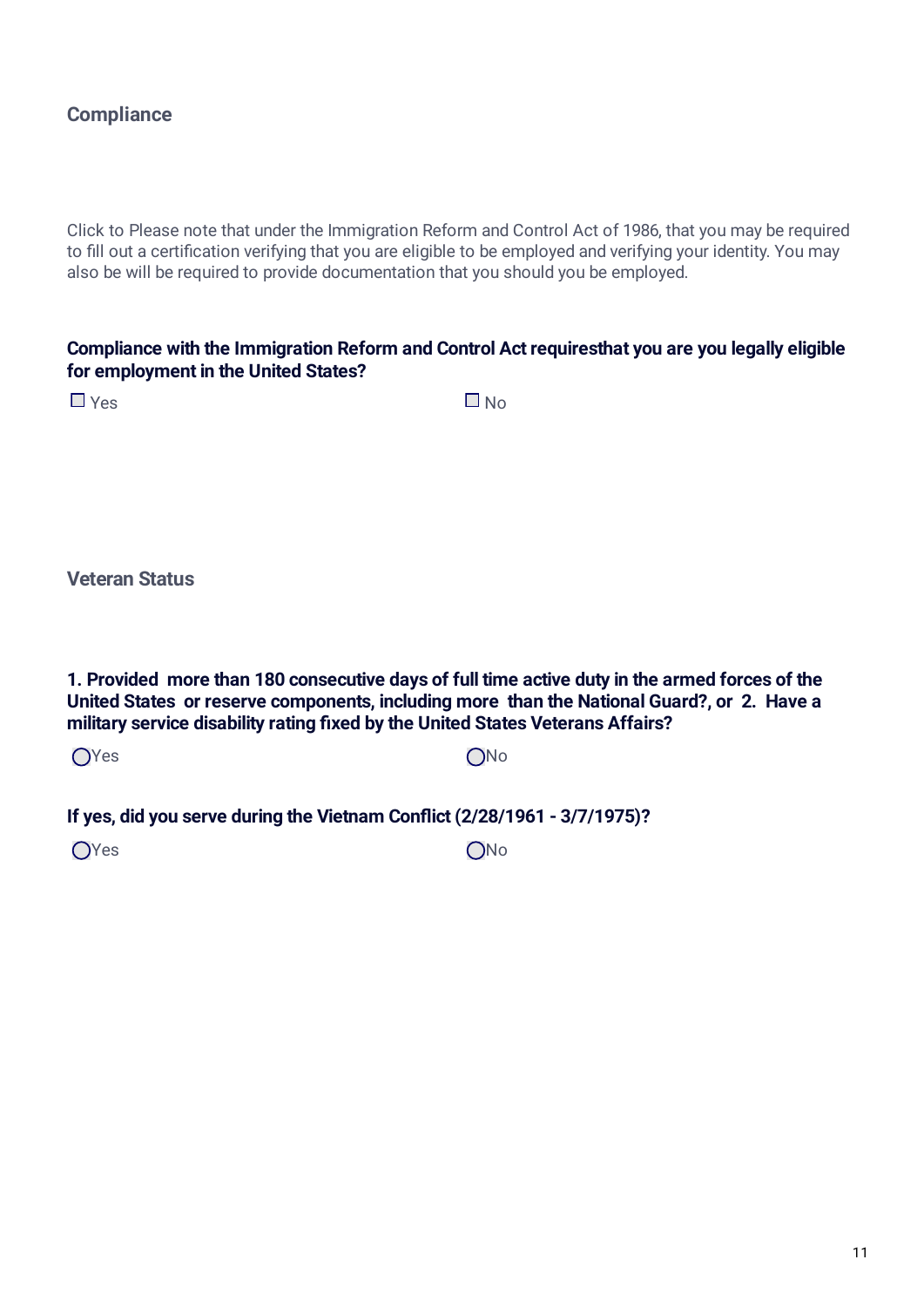## **Prior Convictions:**

I do hereby certify that I have never been convicted of any criminal offense anywhere in the United States, except for the following:

### **Have you ever been convicted of any violation of law, including moving trac violations:**

Yes **ONo** 

If yes, then please provide the following:

## **Describe the Offense:**

**Statute / Ordinance (if known)**

**Date of Charge: Date of Conviction:**

**City, State**

| <b>Disposition</b> |  |
|--------------------|--|
|                    |  |
|                    |  |
|                    |  |
|                    |  |